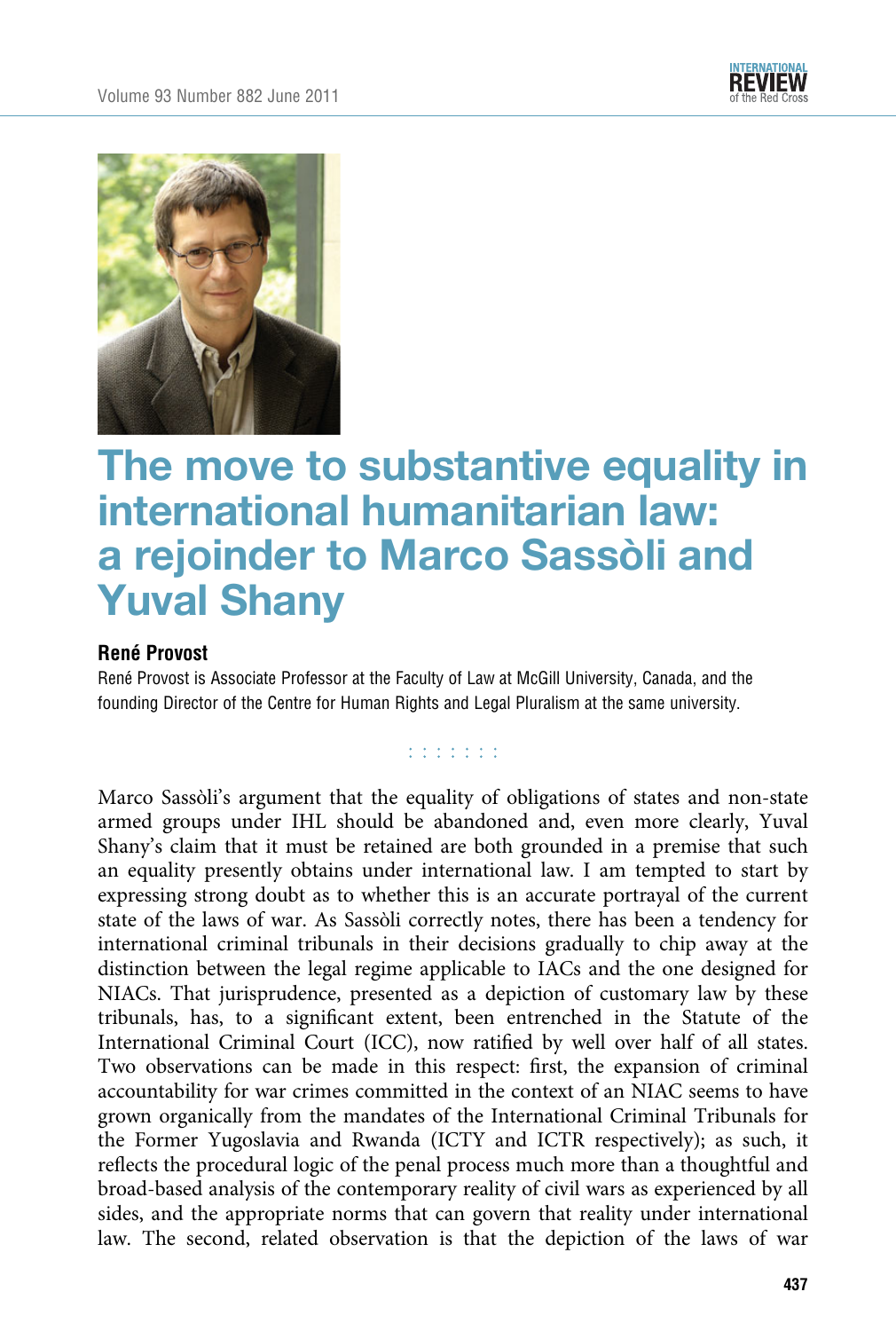applicable to NIACs found in the jurisprudence of international tribunals and the ICC Statute corresponds to a formalistic and positivist construction of law that stands removed from the practices and views of the legal agents whose behaviour we seek to regulate – in this case, that of insurgent fighters. In other words, there is a significant case to be made that this view meaningfully corresponds to 'the law' only within The Hague city limits, but not much beyond. This in fact echoes Sassòli's call for IHL to contain rules that are realistic: that is, ones that reflect, to some extent at least, the interests of the non-state groups, although he makes that point as part of an argument for jettisoning the principle of equality of belligerents, whereas I would raise it as evidence that no such principle exists today in relation to internal armed conflicts.

Beyond the discussion of whether the formal equality of belligerents under IHL should be abandoned or found not to exist (a debate that may be taken as overly theoretical), how should we react to the question posed by the editors of this journal, namely 'Should the obligations of states and armed groups under international humanitarian law really be equal?' If we adopt a purely humanitarian standpoint, then it should make no difference whatsoever to the victims of an armed conflict whether the violations they suffer are imputable to a state or to a non-state armed group; what is central is whether their fundamental interests as human beings, as recognized under IHL, have been denied. This perspective on the laws of war, endorsed by Shany in his response, seems mostly to have held sway in the analysis of the international criminal tribunals, aligned with the protection of individuals under international human rights law. This goes hand in hand with a move to increase reliance on international human rights standards in situations of armed conflict, especially internal conflict. According to this vision of humanitarian law, a principle of equality of belligerents appears not only compatible but actually required. If, however, we take humanitarian law to represent an attempt to reconcile the strategic interests of belligerents with a degree of protection for the victims of war – an aspiration that is quite distinct from that at the root of human rights standards – then the picture becomes more muddled, calling for a modulated regime in which some concessions must be made to all legitimate interests.<sup>6</sup> One of those legitimate interests is the aspiration to win the war, reflecting the dissociation of the regulation of the conduct of war under ius in bello and the eventual illegality of the use of force according to ius ad bellum. According to this model, we come to see that the relative positions – and hence strategic interests – of each side to an NIAC are not identical. It is even possible that the interests of individual victims may not be constant in their relation with a state Party to a conflict on the one hand, and an insurgent group on the other. For instance, individuals may have distinct claims related to social and economic interests when dealing with a state as compared to a rebel group. Once the fluctuating nature of the interests at stake is accepted, then a principle of formal equality of belligerents, whereby the same rules simply apply to all, becomes

<sup>6</sup> I explore this at length in René Provost, International Human Rights and Humanitarian Law, Cambridge University Press, Cambridge, 2002.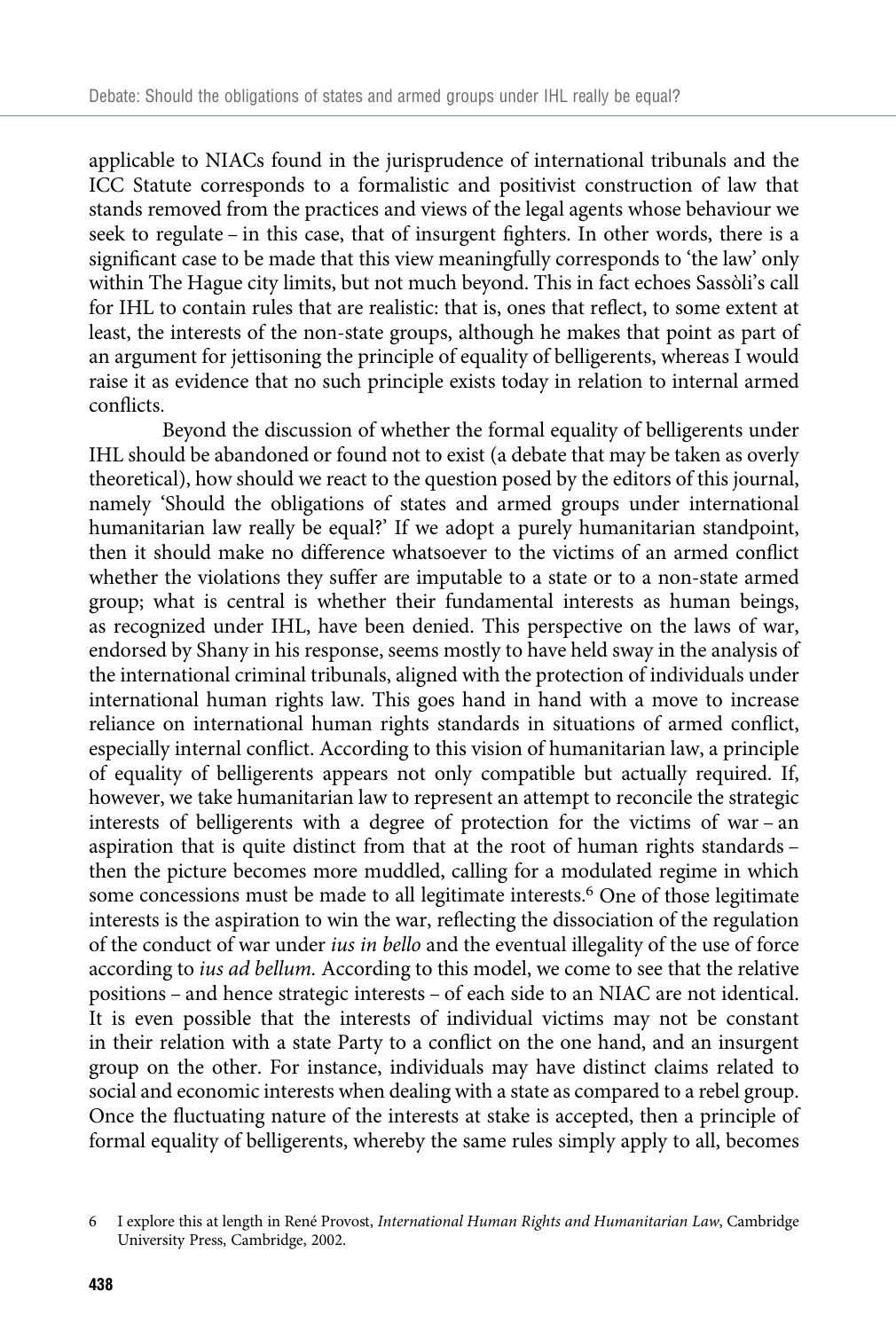

more difficult to imagine as a foundational component of IHL applicable to civil wars.

Up to this point, the discussion has mainly concerned NIACs, but we could indeed, on a similar basis, raise a challenge to the justified nature of a principle of equality for IACs. First, situations in which non-state armed groups take part in an international conflict, following the model of partisan action during the Second World War, give rise to some of the same objections that have already been identified in the context of an internal conflict between a state and an insurgent group or among various non-state actors. Second, and much more radically, it could be argued that the theoretical sovereign equality of all states under international law rarely translates into equality of arms in the field. A realpolitik reason for this is that states tend to shy away from military solutions to their disputes with other states that are militarily their equal. On the whole, with the occasional counter-example, conflicts tend to involve powerful states and weaker neighbours. If we take the example of the military campaign of the United States against Iraq as a case study, it is easy to see that the United States' technological advantage and superior firepower placed it in a position that was very different from that of Iraq. It has been argued that the open-textured nature of some humanitarian norms, articulating obligations on the basis of the information available at the time of decision (e.g. from satellite surveillance, loitering drones, etc.) or the availability of alternate weapons (e.g. 'smart' weapons, automated weapons systems, etc.) or tactics (radio jamming, disinformation, etc.) to achieve a similar military advantage, means that, in the way in which these norms are applied, they translate into much more onerous duties for a country such as the United States than they did for Iraq. As noted by Shany, this is relevant to the interpretation and application in specific circumstances of a number of context-dependent standards.

Arguments may be made that this is unfair, amounting to a legal tactic wielded by the weaker party, but to such arguments can be opposed the fact that the rules of the laws of war will typically legitimize the tactics of the powerful parties and invalidate those of very weak ones. Beyond the simple interpretation and application of uniform standards, the emergence in other fields of international law in the last few decades of 'common but differentiated responsibilities' has introduced the notion that a regime may be fair and sound despite the fact that it formally imposes on participating states obligations that vary in their nature or degree. The same could be done for IHL applicable to armed conflicts among states, thus doing away with a requirement of formal equality.

A second line of enquiry flowing from the question put to us by the editors of the Review concerns the concept of equality operating not only in this question but more broadly in the doctrine analysing IHL. Equality as it emerges from the ways in which it is invoked in discussions of the laws of war evokes an idea of equality as necessarily grounded in sameness. Basically, belligerents can be equal if they are the same, which of course raises some eyebrows – and questions – when we ask whether a principle of equality obtains between state forces and insurgent groups during an NIAC. Indeed, in looking at the Geneva Conventions and Protocols as well as at customary law, it does seem that the applicability of the laws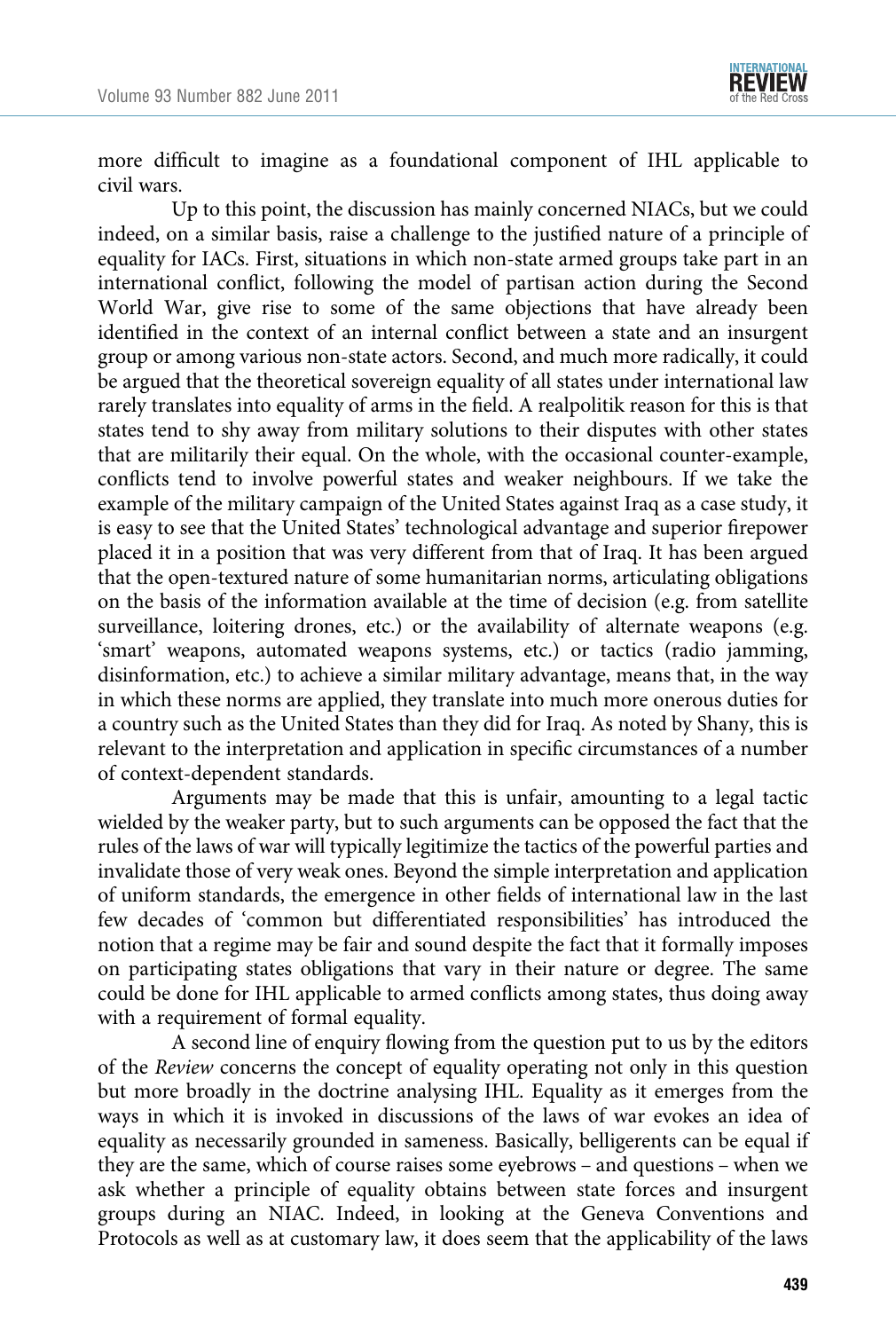of war turns to some degree on the insurgent's ability to remake itself as a protostate or government-in-waiting hoping to replace the administration currently controlling the state. We see traces of this in the idea that rebels must control part of the national territory and be equipped with structures of command and institutions enabling them to apply humanitarian law. The notion of equality that this recalls is the one first advanced by liberal feminist legal scholars in the 1970s, essentially arguing that if women were treated like men then justice would be achieved. Later, critical feminists savaged this idea, mocking the suggestion that turning women into men was really the solution to the denial of equality for women. Women, they noted, simply are different from men, and so the solution must be one of acknowledging these differences and arriving at a regime that reflects a diversity of gender rather than imposing a male model as the necessary reference point and structuring concept. We find something of a similar trend in the discussion of the principle of equality under IHL: however much we might push to make non-state armed groups more like states, having courts with due process and so on, in the end they are not states at all. But equality does not necessarily entail turning women into men or insurgent groups into states: we can abandon a claim to sameness without jettisoning the idea of equality. What this brings us to is a conclusion that there can be a principle of substantive equality that infuses humanitarian law even if the obligations of different types of actors are not identical.

Importantly, a shift from formal to substantive equality in humanitarian law applicable to internal conflicts does not necessarily deny the reciprocal nature of such obligations. The much-maligned notion of reciprocity has often been reduced merely to an excuse handed to one side of the conflict to justify its own unwillingness to comply with humanitarian standards. A deeper study of the phenomenon suggests not only that it has not been 'widely outlawed', as suggested by Sassòli, but also that it retains a critical function in the creation and application of humanitarian norms, a finding not necessarily contested by Sassòli. The danger here is to define reciprocity as merely tit-for-tat, meaning that belligerents' obligations must be the same (formal equality) and that the binding nature of any obligation is dependent upon compliance by the other side. On the other hand, we do not need to cling to a model of sameness of obligations in order to retain the benefit of reciprocity as a tool to induce compliance, as suggested by Shany. At the same time, we must reject an impoverished idea of reciprocity and reclaim the notion as capturing a broader normative dynamic whereby the obligations of all participants in a legal regime are interconnected. Under such a model, insurgents and the state may be held to distinct obligations but compliance by one side is nevertheless taken as drawing compliance from the other. Ultimately, this opens the door to adopting rules on insurgent warfare that reflect the legitimate interest of non-state armed groups without having to abandon the normative *acquis* found in Common Article 3, Protocol II and customary law applicable to governmental armed forces.<sup>7</sup>

<sup>7</sup> See René Provost, 'Asymmetrical reciprocity and compliance with the laws of war', in SSRN eLibrary, 14 January 2010, available at: [http://papers.ssrn.com/sol3/papers.cfm?abstract\\_id=1427437,](http://papers.ssrn.com/sol3/papers.cfm?abstract_id=1427437) forthcoming in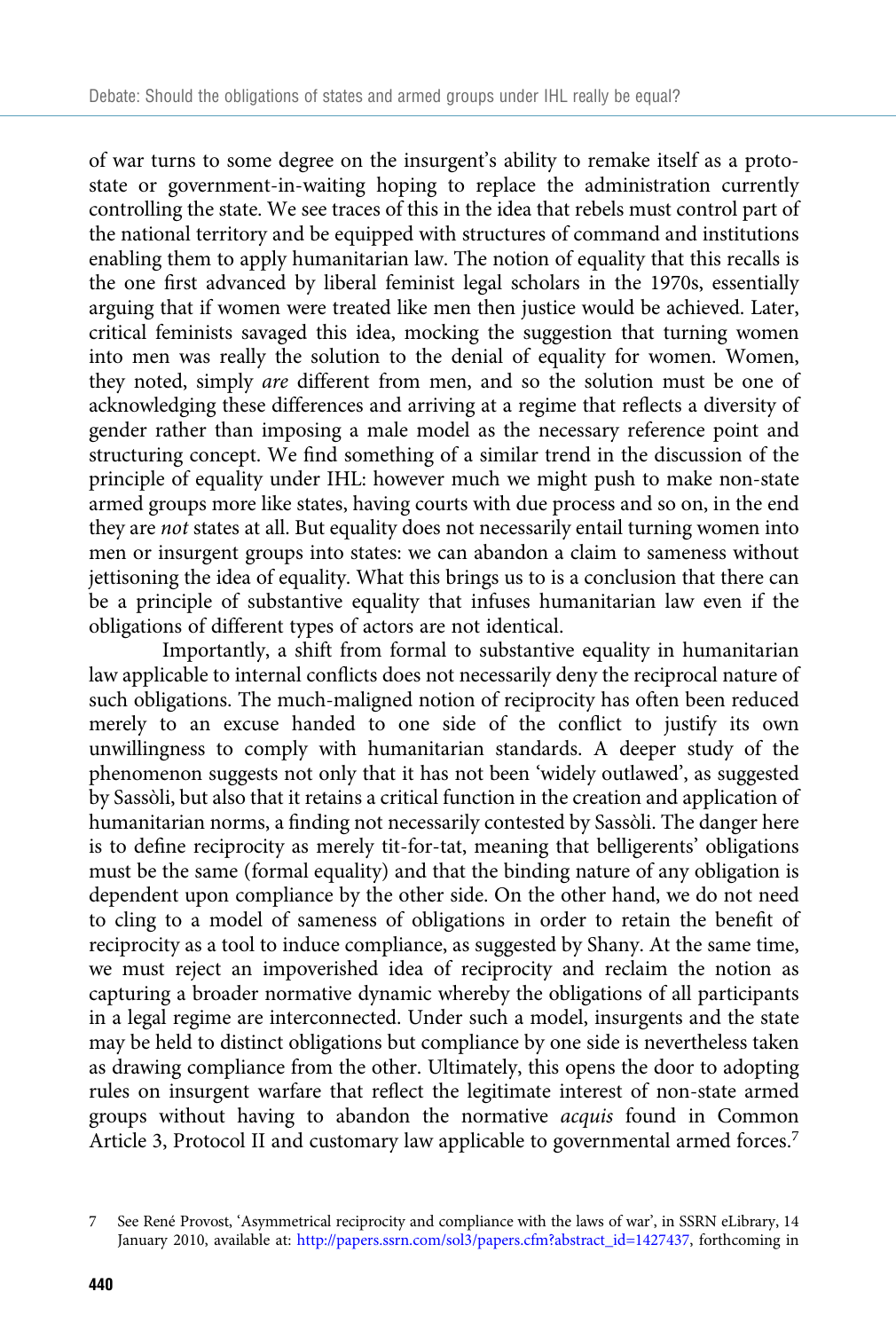

A final consideration turns to the manner in which a re-think of the idea of the equality of belligerents can take place, given the reality of international relations and the state-centred nature of the international legal regime. It is simply no answer at all to argue that states, or international tribunals created by states, have concluded the existence of certain duties for insurgents in the context of a civil war. What is fascinating about the laws of war for someone interested in the nature of legal discourse is the fact that we seek to capture behaviour and direct decision-making in a context in which a sense of community seems absent and no standard legal institutions can intervene (tribunals come in, after all, after the fact). The force of the law must be explained in some way beyond a reference to state sovereignty. Legal pluralism offers a number of insights in this context, finding law to exist in parallel and intersecting spheres beyond the state. Legal norms arise whenever communities of practices can be found, linking actors on the basis of shared interests or practices. What this suggests is that a process for articulating norms relevant and meaningful for insurgents must be centred on the practices of these agents. Thus an ICRC study on customary law that excludes the legal impact of non-states' practice is devoid of much significance for non-state actors.

We can instead move towards the identification of a code for insurgents, which can be the pendant of state duties under the laws of war by way of a process that directly and exclusively involves non-state armed groups, and no state at all. In this respect, let us consider the work of Geneva Call, an NGO based in Switzerland working to entice non-state armed groups to commit to stop using landmines and child soldiers. Since 2000, Geneva Call has managed to induce more than three dozen non-state groups engaged in armed conflicts in Asia and Africa to sign a 'deed of commitment' whereby they renounce the use of landmines. Although the work of the organization finds inspiration in the 1997 Ottawa Convention banning antipersonnel landmines,<sup>8</sup> its activities are not part of the regime directed at states, and indeed most insurgent groups who have signed the deed of commitment operate in the territory of a state that has not ratified the Ottawa Convention. What is striking about this approach is not the engagement with rebel groups per se, which is something that the ICRC has been doing for many years as part of its dissemination campaign. The novelty lies in the normative dimension of the endeavour, in seeking to trigger the type of normative commitment that Robert Cover identified as essential to give meaning to any legal standard.9 It is not altogether clear whether Geneva Call considers its deed of commitment to be legally binding on the rebels, although the very label and formal signing ceremony unambiguously signal a ritualistic invocation of the force and majesty of the law. I would suggest that, in agreeing to live by certain humanitarian norms, whether such agreement is expressed in the formal signing of a deed of commitment or simply in the oral undertaking of a rebel leader, non-state

Benjamin Perrin (ed.), Modern Warfare: Militias, Private Militaries, Humanitarian Organizations and the Law, UBC Press, Vancouver, Spring 2012.

<sup>8</sup> Convention on the Prohibition of the Use, Stockpiling, Production and Transfer of Anti-Personnel Mines and on Their Destruction, 36 ILM 1507 (1997, entered into force 1 March 1999) (Ottawa Convention).

<sup>9</sup> Rober Cover, 'Nomos and Narrative', in Harvard Law Review, Vol. 97, No. 4, 1983.